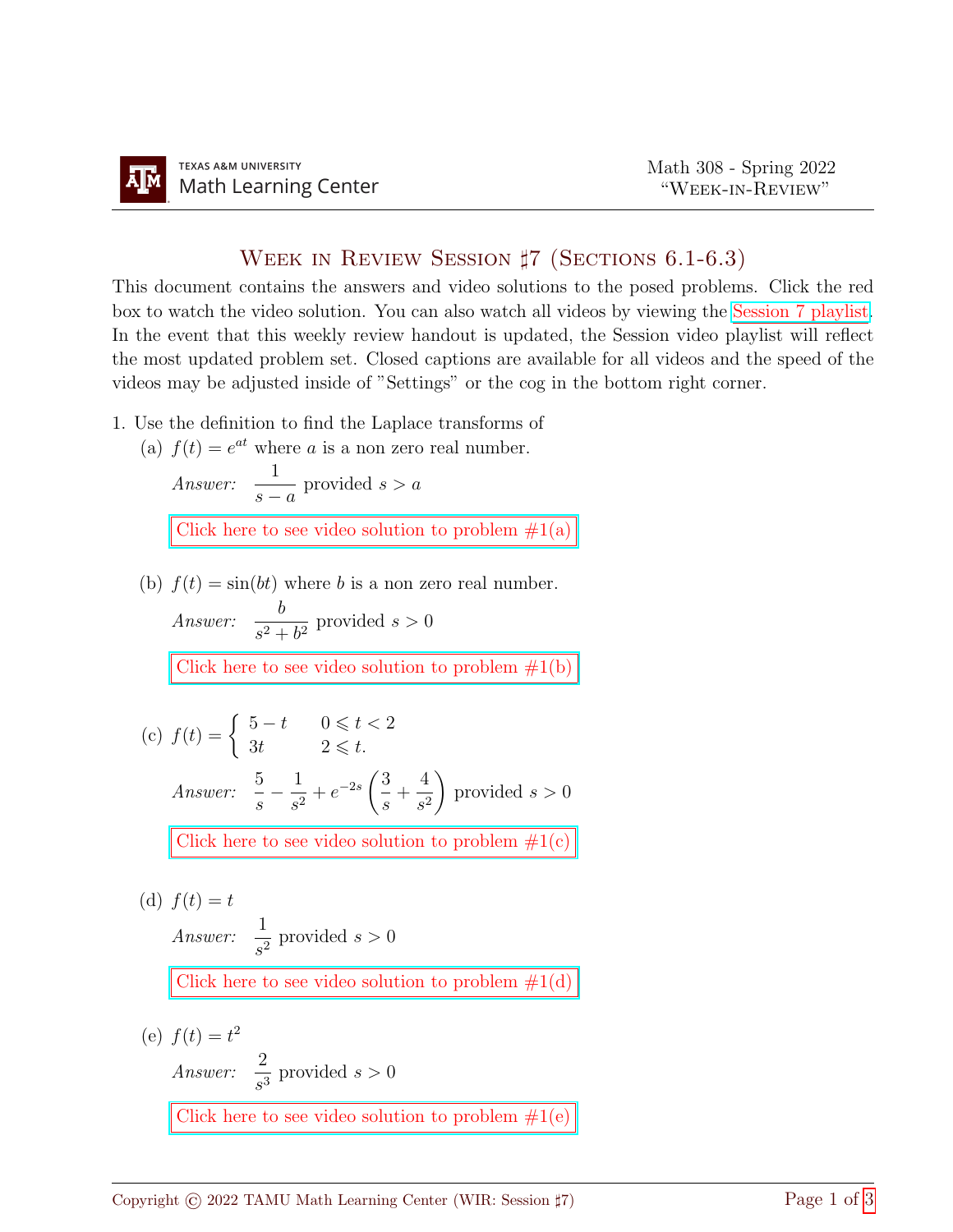## **TEXAS A&M UNIVERSITY Math Learning Center**

2. Find the inverse Laplace transform of the following functions.

(a) 
$$
F(s) = \frac{4}{(s-2)^5}
$$
  
Answer:  $\frac{e^{2t} \cdot t^4}{6}$ 

Click here to see video solution to problem  $#2(a)$ 

(b) 
$$
F(s) = \frac{8s^2 - 4s + 12}{s(s^2 + 4)}
$$
  
Answer: 
$$
3 + 5\cos(2t) - 2\sin(2t)
$$
  
Click here to see video solution to problem #2(b)

(c) 
$$
F(s) = \frac{2s - 3}{s^2 + 2s + 10}
$$
  
\nAnswer:  $f(t) = 2e^{-t} \cos(3t) - \frac{5}{3}e^{-t} \sin(3t)$   
\nClick here to see video solution to problem #2(c)

Video errata: In part (c), at the 20:29 mark, there is a sign error. The line should say  $2 \cdot \frac{s+1}{(s+1)^2}$  $(s + 1)^2 + 3^2$  $-\frac{5}{5}$ 3  $\cdot \frac{3}{\sqrt{11}}$  $\frac{3}{(s+1)^2+3^2}$ . We then have that  $f(t) = 2e^{-t}\cos(3t) - \frac{5}{3}$ 3  $e^{-t}\sin(3t)$ .

3. Use the Laplace transform to solve the given initial value problem

(a)  $y'' + 3y' + 2y = 4t$ ,  $y(0) = 1$ ,  $y'$  $y'(0) = 0.$ Answer:  $-3 + 2t + 6e^{-t} - 2e^{-2t}$ 

Click here to see video solution to problem  $#3(a)$ 

(b)  $y'' + 9y = \cos 2t$ ,  $y(0) = 0$ ,  $y'(0) = 1$ . Answer:  $\frac{1}{5}$ 5  $\cos(2t) - \frac{1}{5}$ 5  $cos(3t) + \frac{1}{2}$ 3  $\sin(3t)$ [Click here to see video solution to problem #3\(b\)](https://youtu.be/Veq_XU7qb1E?t=1219)